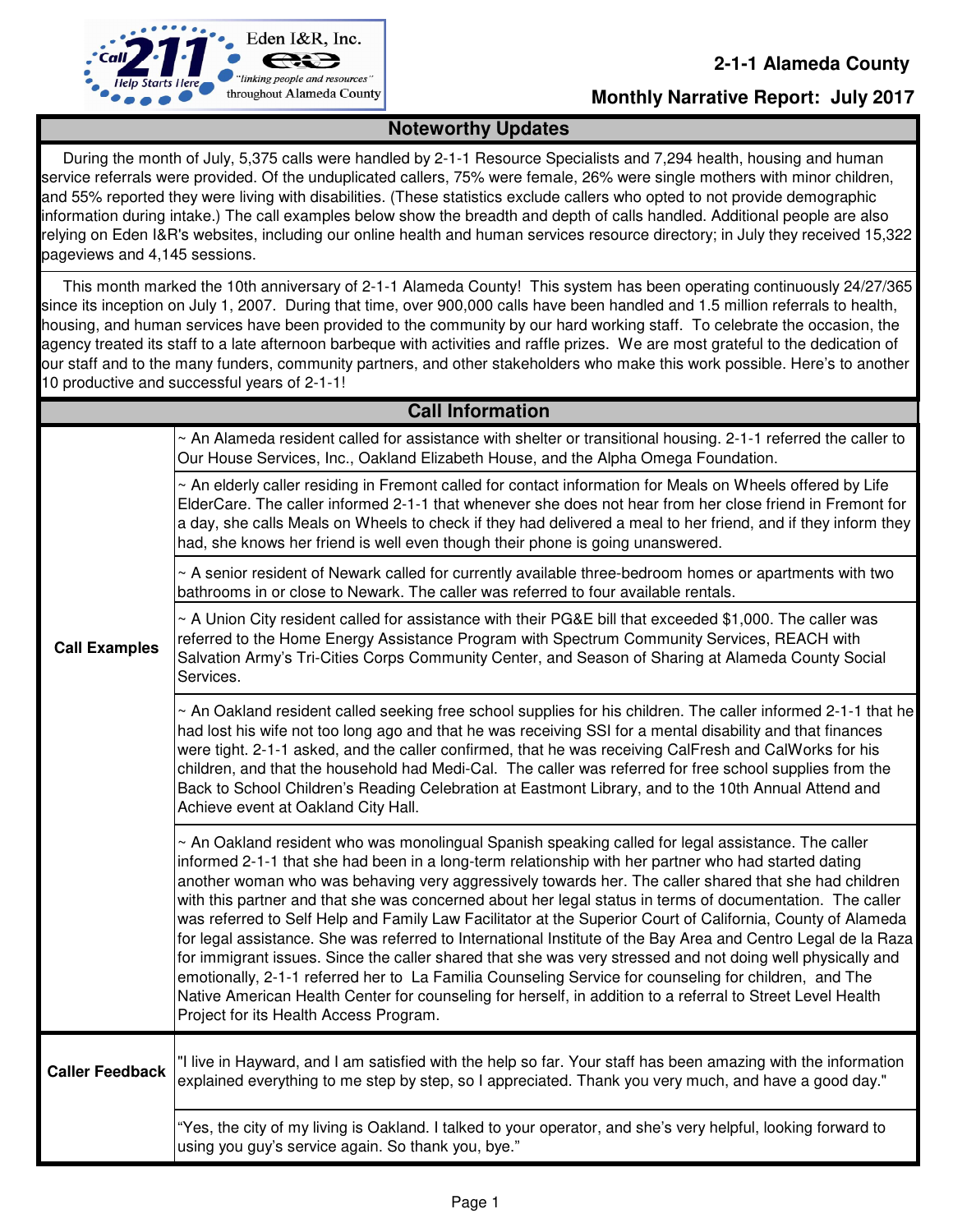

# **2-1-1 Alameda County**

**Monthly Narrative Report: July 2017**

| <b>Caller Feedback</b>                             | "I just had a conversation with 2-1-1, your staff was fabulous, she was wonderful, and she helped me out<br>tremendously! I am in a very, very bad situation, me and my wife have a hard time finding housing referrals,<br>low-income housing. My wife has cancer, things are very bad. Your specialist did a wonderful job, and thank<br>you and God bless, bye."                                                                                                                                                                                                                                          |  |
|----------------------------------------------------|--------------------------------------------------------------------------------------------------------------------------------------------------------------------------------------------------------------------------------------------------------------------------------------------------------------------------------------------------------------------------------------------------------------------------------------------------------------------------------------------------------------------------------------------------------------------------------------------------------------|--|
|                                                    | "I live in Oakland. The 2-1-1 staff has been very nice to me, they went above and beyond for me, and you<br>know they are truly resource specialists."                                                                                                                                                                                                                                                                                                                                                                                                                                                       |  |
| <b>Staff In-services</b><br>and Training           | ~ In-service presentation by Rubicon                                                                                                                                                                                                                                                                                                                                                                                                                                                                                                                                                                         |  |
|                                                    | All Staff Training Sessions provided in July for new automated time card system                                                                                                                                                                                                                                                                                                                                                                                                                                                                                                                              |  |
|                                                    | ~ One Staff Meeting held in July                                                                                                                                                                                                                                                                                                                                                                                                                                                                                                                                                                             |  |
| <b>Resource Information And Technology Updates</b> |                                                                                                                                                                                                                                                                                                                                                                                                                                                                                                                                                                                                              |  |
| <b>Services</b><br><b>Database</b>                 | ~ Two new agencies and seven new programs were added to the Services Database this month.                                                                                                                                                                                                                                                                                                                                                                                                                                                                                                                    |  |
|                                                    | ~ Free School Supplies/Backpack Programs were updated in the Database                                                                                                                                                                                                                                                                                                                                                                                                                                                                                                                                        |  |
|                                                    | ~ The Services Database contains 1,176 agencies and 3,026 programs.                                                                                                                                                                                                                                                                                                                                                                                                                                                                                                                                          |  |
|                                                    | ~ 107 new units were added to the Housing Database this month.                                                                                                                                                                                                                                                                                                                                                                                                                                                                                                                                               |  |
| <b>Housing</b>                                     | ~ The Housing Database contains 85,669 total housing units                                                                                                                                                                                                                                                                                                                                                                                                                                                                                                                                                   |  |
| <b>Database</b>                                    | ~ Housing Subscriptions (mail, PDF & OHIP) were sent to community-based organizations in Alameda<br>County and San Francisco County.                                                                                                                                                                                                                                                                                                                                                                                                                                                                         |  |
| <b>Online Services</b><br>Website                  | ~ Eden I&R's health and human services data is provided free through the agency's publicly accessible<br>websites at www.edenir.org and www.211alamedacounty.org, and www.alamedaco.info. This month the<br>Online Services Directory received 15,322 pageviews and 4,145 sessions/visitors.                                                                                                                                                                                                                                                                                                                 |  |
| <b>Website Updates</b>                             | ~ Updated our public facing website with monthly reports and photos. Continued promotion of links offering<br>Alameda County Summer Lunch Programs, Cooling Centers and a Registration Link for a Disaster<br>Preparedness Webinar.                                                                                                                                                                                                                                                                                                                                                                          |  |
| <b>Technology</b>                                  | ~ New online hosted timekeeping/integrated payroll system went live. First payroll was successfully<br>processed on the new system, at the end of July.                                                                                                                                                                                                                                                                                                                                                                                                                                                      |  |
|                                                    | ~ A simulated webpage reflecting embedded health and human services resources was presented to the<br>Alameda County City Managers Association. The webpage demonstrated the ability of Eden I&R to make<br>the health and human services resources contained and updated in our database directly available on<br>individualcCity websites. Further exploration on this capability will occur with eachcCity in more detail<br>during the upcoming fiscal year.                                                                                                                                             |  |
|                                                    | ~ Improvements were made to the Eden I&R Housing Database. Field options were refined and new<br>search filter capabilities were made available. These changes also enhanced the responsiveness of the in<br>development new Choices website.                                                                                                                                                                                                                                                                                                                                                                |  |
|                                                    | <b>Outreach/Public Information Activities</b>                                                                                                                                                                                                                                                                                                                                                                                                                                                                                                                                                                |  |
|                                                    | $\sim$ The Executive Director participated in the first of the Implementation & Learning Collaborative meetings<br>with other partners involved in the upcoming Coordinated Entry System in Alameda County.                                                                                                                                                                                                                                                                                                                                                                                                  |  |
| <b>Meetings</b>                                    | ~ The Executive Director attended "Executive Director and Faith-based Leader Boot Camp" sponsored by<br>OCCUR and The San Francisco Foundation Faiths Program that discussed, among other topics, the top<br>five skills and competencies an executive director needs to address the many challenges faced by nonprofit<br>organizations. The workshop, intended for new and seasoned nonprofit executive directors and faith<br>leaders, was led by Gina Fromer, VP and Regional Executive Director of the YMCAs of the East Bay, West<br>Contra Costa County, and was extremely informative and inspiring. |  |